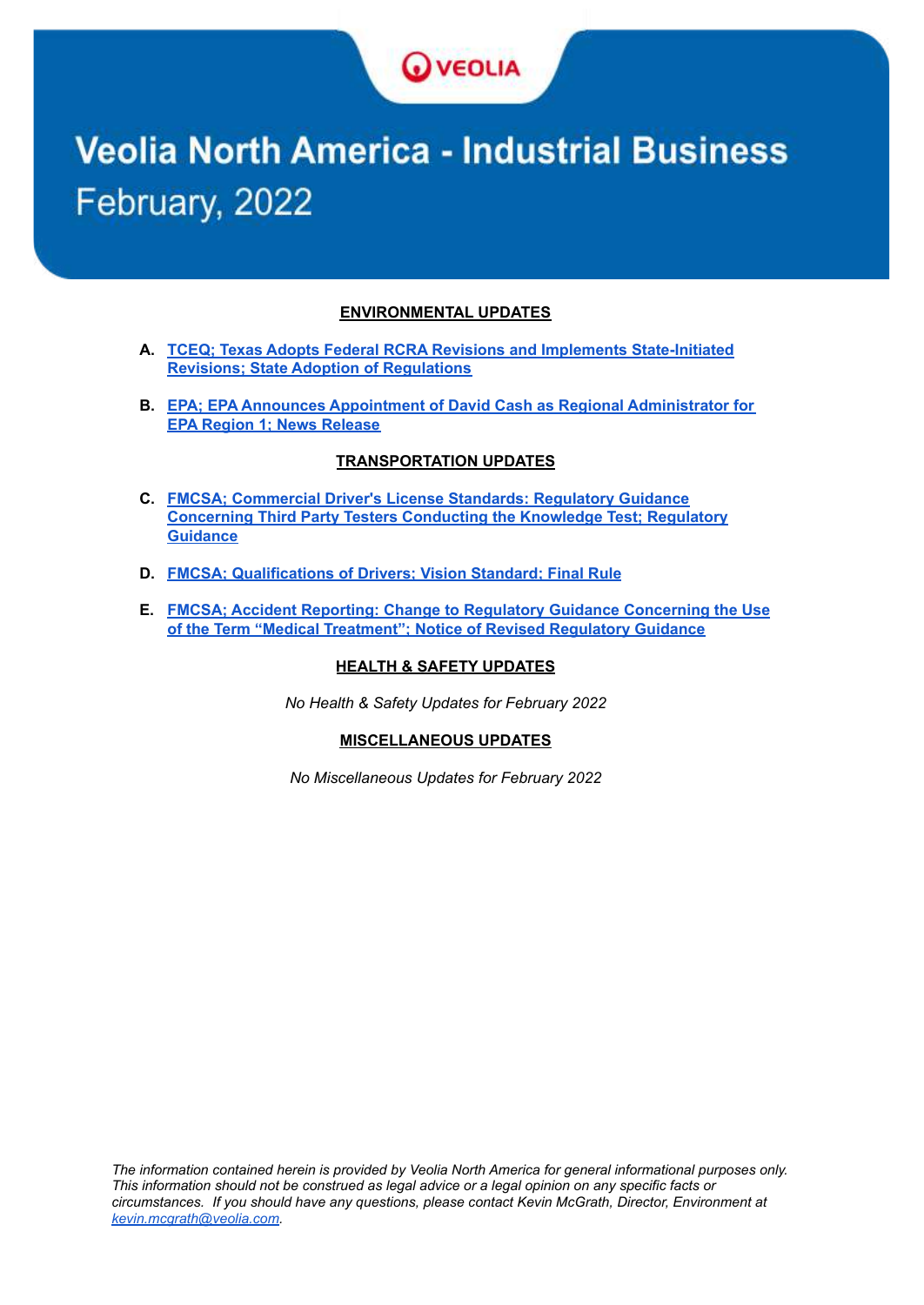### <span id="page-1-0"></span>**A. Texas Adopts Federal RCRA Revisions and Implements State-Initiated Revisions; State Adoption of Regulations**

## Agency

Texas Commission on Environmental Quality (TCEQ)

## **Dates**

Published Date: 12/22/2021 Effective Date: 02/03/2022

# **Summary**

On December 22, 2021 an interoffice memorandum was distributed to announce the adoption of certain federal regulations. These regulations include: the addition of hazardous waste aerosol cans to the universal waste program, the hazardous waste generator improvements rule, hazardous waste export-import revisions, and the management standards for hazardous waste pharmaceuticals rule. This federal hazardous waste aerosol cans regulation was made effective in February, 2020 and was an optional adoption as it eases regulatory burdens on how to handle hazardous waste aerosols.

The revisions will update Chapter 335 of the Texas Administrative Code to include federal rule changes that are both optional and non-optional. The revisions described in the Interoffice Memorandum include the following:

- RCRA Cluster XXIV Checklist 233 implements vacaturs of parts of the federal definition of solid waste (DSW) ordered by the United States Court of Appeals.
- RCRA Cluster XXV Checklist 237 revises the existing hazardous waste generator regulatory program by reorganizing the regulations to improve their usability by the regulated community; providing a better understanding of how the RCRA hazardous waste generator regulatory program works; addressing gaps in the existing regulations to strengthen environmental protection; providing greater flexibility for hazardous waste generators to manage their hazardous waste in a cost-effective and protective manner; and making technical corrections and conforming changes to address inadvertent errors and remove obsolete references to programs that no longer exist. The checklist is not optional; however, some provisions are equivalent or less stringent.
- RCRA Cluster XXVI Checklists 238 and 239 revise existing regulations regarding the export and import of hazardous wastes from and into the United States.
- RCRA Cluster XXVII Checklist 241 establishes cost-savings and streamlined standards for handling hazardous waste pharmaceuticals to better fit the operations of the healthcare sector while maintaining protection of human health and the environment.
- RCRA Cluster XXVIII Checklist 242 adds hazardous waste aerosol cans to the universal waste program.

Please click the link below to see the Universal Waste Rule in the Texas Administrative Code: [https://texreg.sos.state.tx.us/public/readtac\\$ext.TacPage?sl=R&app=9&p\\_dir=&p\\_rloc=&p\\_tl](https://texreg.sos.state.tx.us/public/readtac$ext.TacPage?sl=R&app=9&p_dir=&p_rloc=&p_tloc=&p_ploc=&pg=1&p_tac=&ti=30&pt=1&ch=335&rl=261) [oc=&p\\_ploc=&pg=1&p\\_tac=&ti=30&pt=1&ch=335&rl=261](https://texreg.sos.state.tx.us/public/readtac$ext.TacPage?sl=R&app=9&p_dir=&p_rloc=&p_tloc=&p_ploc=&pg=1&p_tac=&ti=30&pt=1&ch=335&rl=261)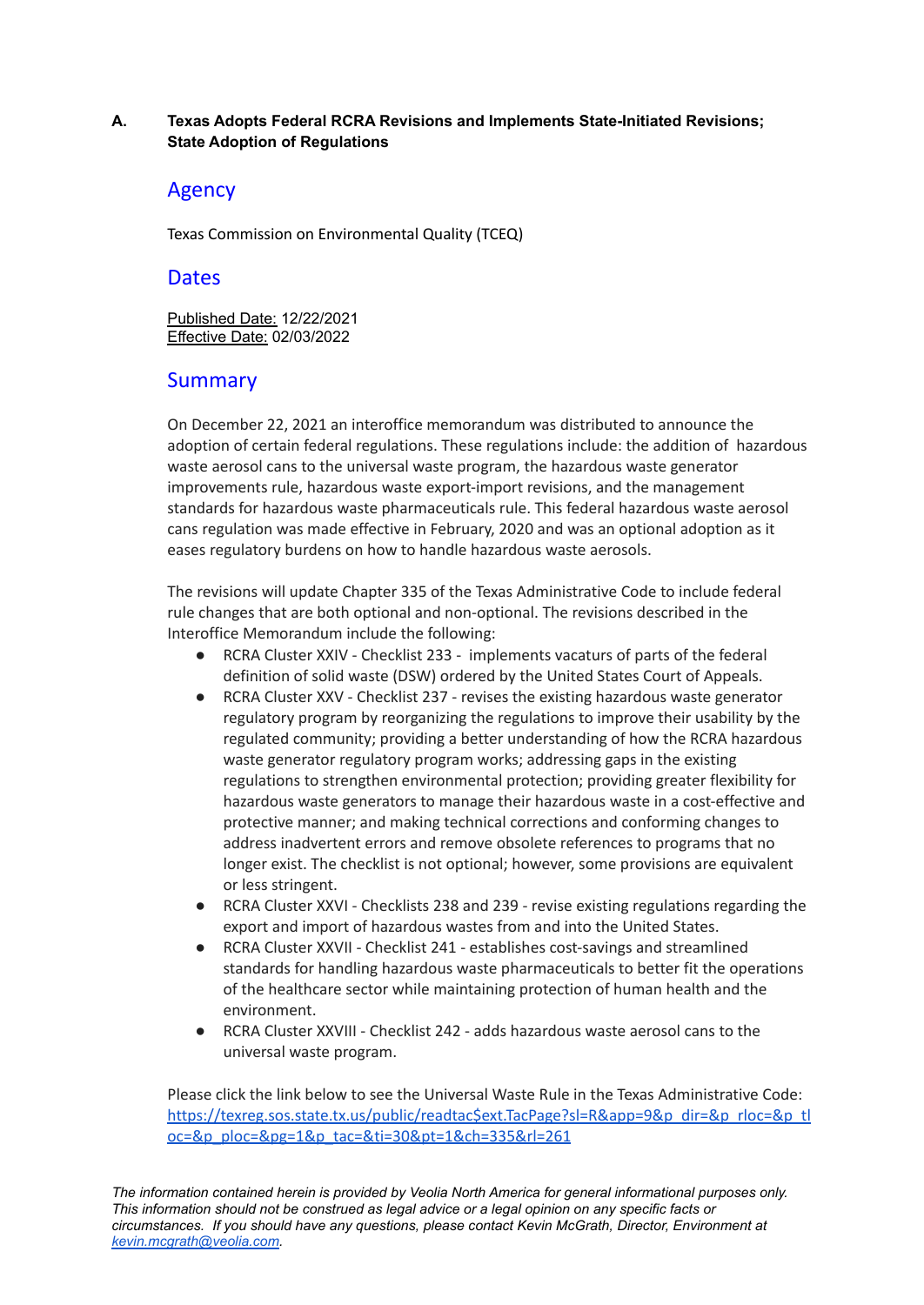# Reference/Link

The link below will allow you to view/print this Interoffice Memorandum which describes the State Adoption of Regulations.

[https://www.tceq.texas.gov/assets/public/legal/rules/rule\\_lib/adoptions/19086335\\_aex](https://www.tceq.texas.gov/assets/public/legal/rules/rule_lib/adoptions/19086335_aex.pdf) [.pdf](https://www.tceq.texas.gov/assets/public/legal/rules/rule_lib/adoptions/19086335_aex.pdf)

#### <span id="page-2-0"></span>**B. EPA; EPA Announces Appointment of David Cash as Regional Administrator for EPA Region 1; News Release**

## Agency

Environmental Protection Agency (EPA)

## **Dates**

Published Date: 02/24/2022 Effective Date: 02/07/2022

## Summary

The Environmental Protection Agency (EPA) announced on February 24, 2022 that Dr. David Cash has been appointed by President Biden to EPA's Regional Administrator for Region 1. Region 1 includes Maine, New Hampshire, Vermont, Massachusetts, Rhode Island, Connecticut and 10 Tribal Nations. Dr. Cash's appointment began on February 7, 2022.

Dr. David Cash was the Dean of the John W. McCormack Graduate School of Policy and Global Studies at the University of Massachusetts Boston. Dr. Cash spent a decade in the Massachusetts state government where he held a range of senior positions. As Assistant Secretary of Policy in the Executive Office of Energy and Environmental Affairs in Governor Deval Patrick's Administration, he was an architect of nation-leading climate, clean energy and environmental justice policies.

# Reference/Link

The link below will allow you to view/print this Final Rule.

[https://www.epa.gov/newsreleases/epa-announces-appointment-david-cash-regional-a](https://www.epa.gov/newsreleases/epa-announces-appointment-david-cash-regional-administrator-epa-region-1-0) [dministrator-epa-region-1-0](https://www.epa.gov/newsreleases/epa-announces-appointment-david-cash-regional-administrator-epa-region-1-0)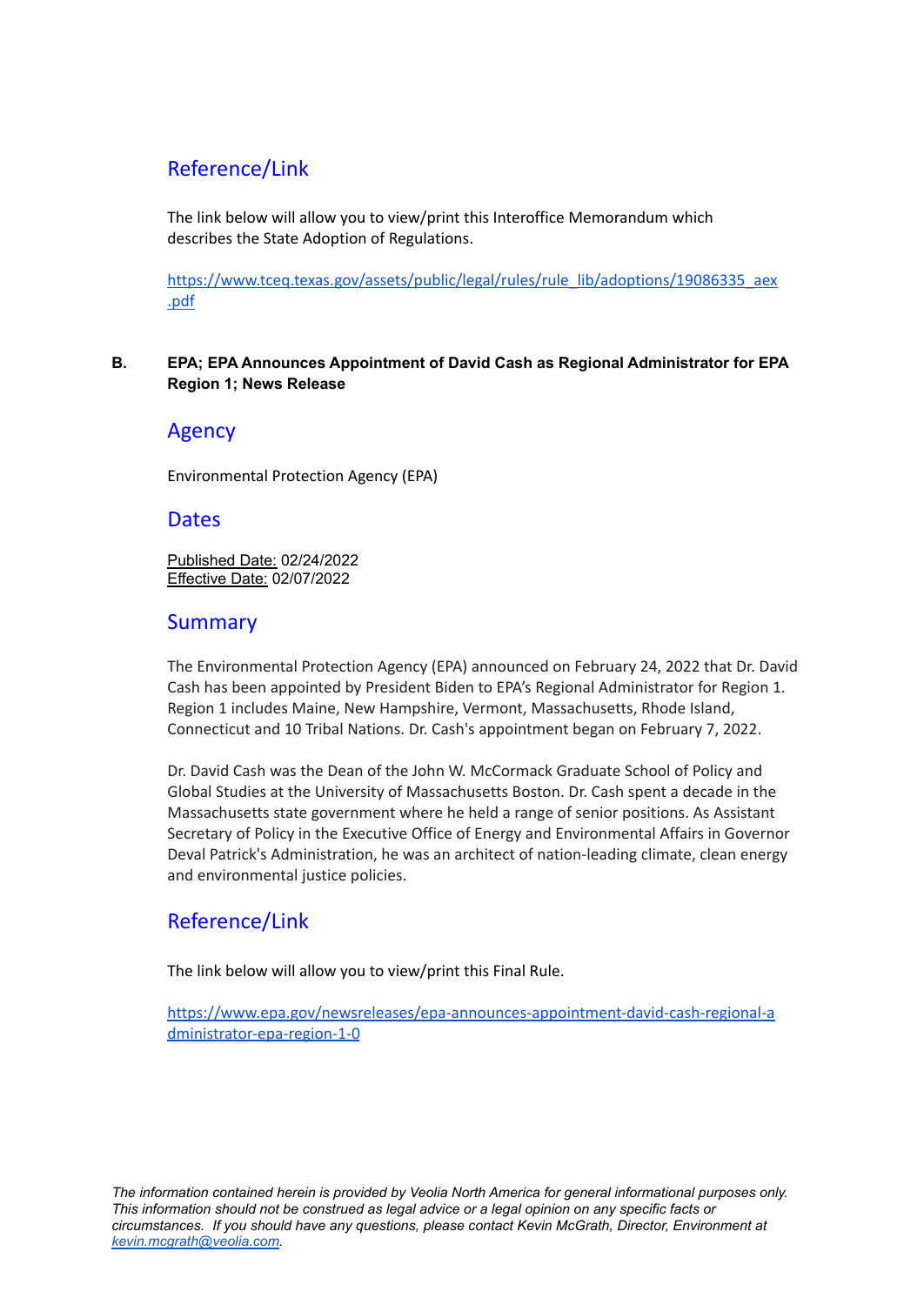### <span id="page-3-0"></span>**C. Commercial Driver's License Standards: Regulatory Guidance Concerning Third Party Testers Conducting the Knowledge Test; Regulatory Guidance**

## Agency

Federal Motor Carrier Safety Administration (FMCSA)

## **Dates**

Published Date: 02/03/2022 Effective Date: 02/03/2022

# **Summary**

FMCSA amends its regulatory guidance to explain that FMCSA's current statutory authorities and regulations do not prohibit third-party testers from administering the commercial driver's license knowledge tests for all classes and endorsements. State driver license agencies (SDLAs) may accept the results of knowledge tests administered by third party testers in accordance with existing knowledge test standards and requirements set forth in 49 CFR part 383, subparts G and H.

FMCSA issues the following updated guidance:

Regulatory Guidance to 49 CFR part 383—Commercial Driver's License Standards Section 383.75 Third Party Testing, Guidance ID No. FMCSA-CDL-383.75-Q1-M

Question 1: May States allow third party testers to administer CDL knowledge tests for all classes and endorsements, without any State examiner being present?

Guidance: Yes. FMCSA's current statutory authorities and regulations do not prohibit States from permitting third party testers to administer CDL knowledge tests. While FMCSA encourages States relying on third party knowledge testers to follow the training and record check standards currently applicable to State CDL knowledge examiners, as set forth in 49 CFR 384.228, this is not a regulatory requirement. If an employee of the State who is authorized to supervise knowledge testing is present during the testing, then FMCSA regards it as being administered by the State and not by a third party.

FMCSA notes that this guidance is intended only to provide clarity to the public regarding existing requirements under the law. The guidance does not have the force and effect of law and is not meant to bind the public in any way.

# Reference/Link

The link below will allow you to view/print this Regulatory Guidance.

<https://www.govinfo.gov/content/pkg/FR-2022-02-03/pdf/2022-02165.pdf>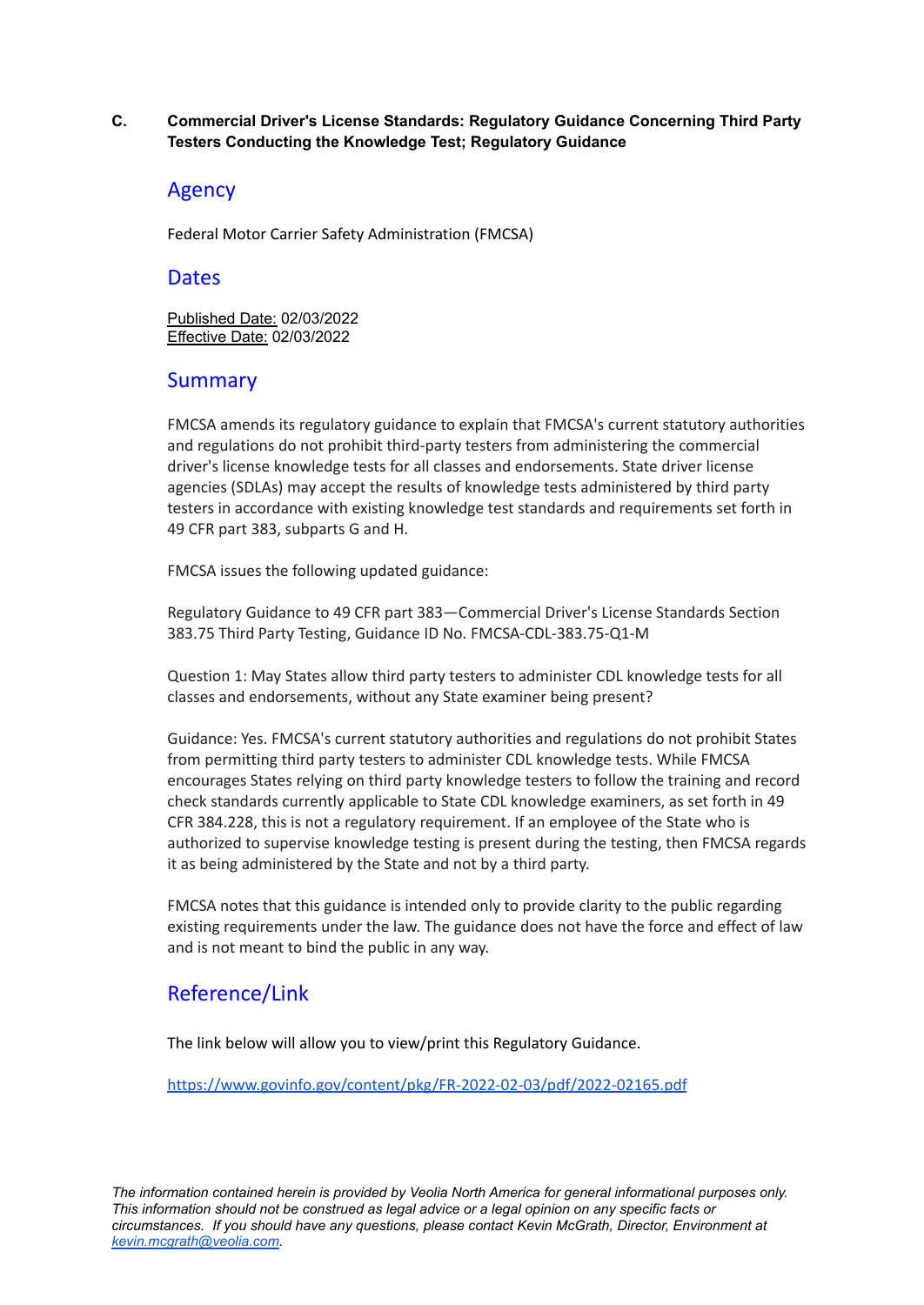### <span id="page-4-0"></span>**D. Qualifications of Drivers; Vision Standard; Final Rule**

## Agency

Federal Motor Carrier Safety Administration (FMCSA)

## **Dates**

Published Date: 01/21/2022 Effective Date: 03/22/2022

## Summary

FMCSA is amending its regulations to permit individuals who do not satisfy, with the worse eye, either the existing distant visual acuity standard with corrective lenses or the field of vision standard or both, to be physically qualified to operate a commercial motor vehicle (CMV) in interstate commerce under specified conditions. Currently, such individuals are prohibited from driving CMVs in interstate commerce unless they obtain an exemption from FMCSA. The new alternative vision standard replaces the current vision exemption program as the basis for determining the physical qualification of these individuals.

#### Alternate Vision Standard Process

The alternative vision standard will involve a two-step process for physical qualification:

- First, an individual seeking physical qualification would obtain a vision evaluation from a licensed ophthalmologist or optometrist who would record the findings and provide specific medical opinions on the Vision Evaluation Report, Form MCSA-5871.
- Next, within 45 days of the successful evaluation by a licensed ophthalmologist or optometrist, a medical examiner (ME) must receive the completed MCSA-5871 form and should perform an examination and determine whether the individual meets the alternate vision standard, as well as FMCSA's other physical qualification standards in 49 CFR 391.41. If the ME determines that the individual meets the physical qualification standards, the ME can issue a Medical Examiner's Certificate (MEC), Form MCSA-5876, for a maximum of 12 months.

In making that determination, the medical examiner must consider the information in the Vision Evaluation Report, Form MCSA–5871, signed by an ophthalmologist or optometrist and, utilizing independent medical judgment, apply the following standards in determining whether the individual may be certified as physically qualified to operate a commercial motor vehicle.

(i) The individual is not physically qualified to operate a commercial motor vehicle if, in the better eye, the distant visual acuity is not at least 20/40 (Snellen), with or without corrective lenses, and the field of vision is not at least 70° in the horizontal meridian.

(ii) The individual is not physically qualified to operate a commercial motor vehicle if the individual is not able to recognize the colors of traffic signals and devices showing standard red, green, and amber.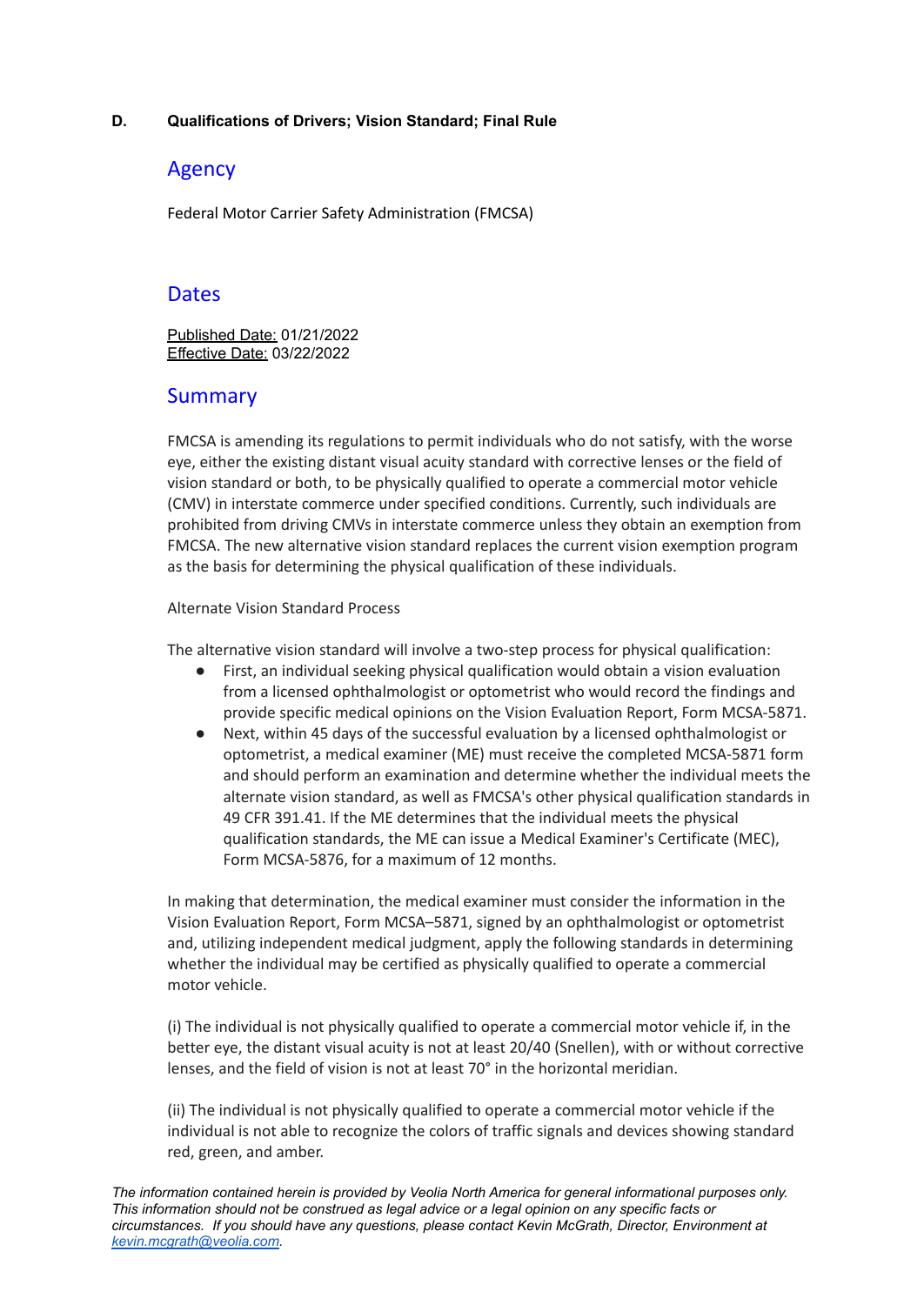(iii) The individual is not physically qualified to operate a commercial motor vehicle if the individual's vision deficiency is not stable; and

(iv) The individual is not physically qualified to operate a commercial motor vehicle if sufficient time has not passed since the vision deficiency became stable to allow the individual to adapt to and compensate for the change in vision.

#### Road Test Requirement

An individual physically qualified under the alternative vision standard for the first time shall not drive a commercial motor vehicle until the individual has successfully completed a road test subsequent to physical qualification and has been issued a certificate of driver's road test in accordance with 49 CFR 391.31 by the motor carrier. The driver who is physically qualified under this standard for the first time must inform the motor carrier responsible for completing the road test under 49 CFR 391.31(b) that they are required to have a road test.

The motor carrier must conduct the road test in accordance with 49 CFR 391.31(b) thorough (g).

An individual physically qualified under the alternative vision standard for the first time is not required to complete a road test in accordance with 49 CFR 391.31 if:

1) The motor carrier responsible for completing the road test under 49 CFR 391.31(b) determines the individual possessed a valid commercial driver's license or noncommercial driver's license to operate, and did operate, a commercial motor vehicle in either intrastate commerce or in interstate commerce exempted by 49 CFR 390.3T(f) or 49 CFR 391.2 from the requirements of this subpart with the vision deficiency for the 3-year period immediately preceding the date of physical qualification under this section for the first time; or

2) An individual physically qualified under the alternative vision standard for the first time held on March 22, 2022, a valid exemption from the vision standard in 49 CFR 391.41(b)(10)(i) issued by FMCSA under 49 CFR part 381. Such an individual is not required to inform the motor carrier that the individual is excepted from the requirement in paragraph (d)(1) of this section to have a road test; or

3) An individual physically qualified under this section for the first time is not required to complete a road test in accordance with 49 CFR 391.31 if the individual was medically certified on March 22, 2022, under the provisions of 49 CFR 391.64(b) for drivers who participated in a previous vision waiver study program. Such an individual is not required to inform the motor carrier that the individual is excepted from the requirement to have a road test.

## Record Retention Requirements

The certificate of driver's road test issued to the driver pursuant to 49 CFR 391.31(e), a copy of the license or certificate which the motor carrier accepted as equivalent to the driver's road test pursuant to §391.33, or the original of the written statement providing that the motor carrier determined the driver is not required by 49 CFR 391.44(d) to complete a road test pursuant to 49 CFR 391.44(d)(3)(ii)(A) and the original, or a copy, of the driver's certification required by 49 CFR 391.44(d)(3)(i) must be retained in the driver's qualification file (DQF).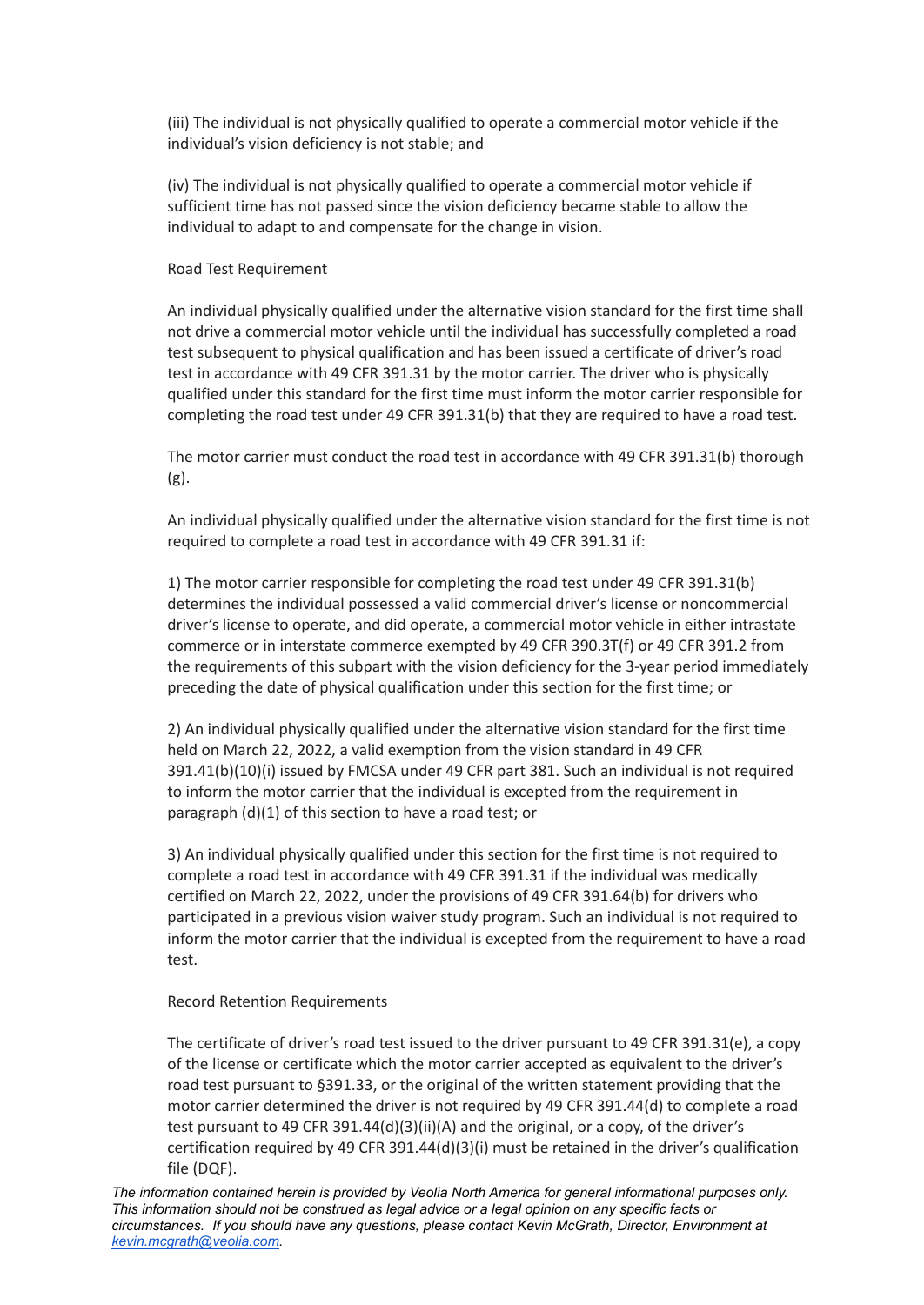#### Grandfather Provisions

Individuals physically qualified under the grandfather provisions in 49 CFR 391.64(b) or vision exemption holders will have 1 year after the effective date of the final rule to comply with the rule.

Veolia drivers with a vision impairment will now have an easier process to follow when being evaluated under the new alternative vision standard to obtain the medical clearance needed in order to operate a commercial motor vehicle. Drivers who obtain their DOT medical clearance in accordance with the alternative vision standard will be required to successfully pass a road test issued by Veolia and the road test certificate must be retained in the DQF.

# Reference/Link

The link below will allow you to view/print this Final Rule.

<https://www.govinfo.gov/content/pkg/FR-2022-01-21/pdf/2022-01021.pdf>

## <span id="page-6-0"></span>**E. Accident Reporting: Change to Regulatory Guidance Concerning the Use of the Term "Medical Treatment"; Notice of Revised Regulatory Guidance**

## Agency

Federal Motor Carrier Safety Administration (FMCSA)

## **Dates**

Published Date: 2/25/2022

## Summary

FMCSA announces a revision to its regulatory guidance concerning the use of the term "medical treatment" for the purpose of accident reporting. The revised guidance explains that an x-ray examination is a diagnostic procedure and should no longer be considered "medical treatment" in determining whether a crash should be included on a motor carrier's accident register.

The Federal Motor Carrier Safety Regulations define an Accident as an occurrence involving a commercial motor vehicle (CMV) operating on a highway in interstate or intrastate commerce which results in:

(1) A fatality, (2) bodily injury to a person who, as a result of the injury, receives medical treatment away from the scene of the accident, or (3) one or more motor vehicles being towed from the scene (49 CFR 390.5T).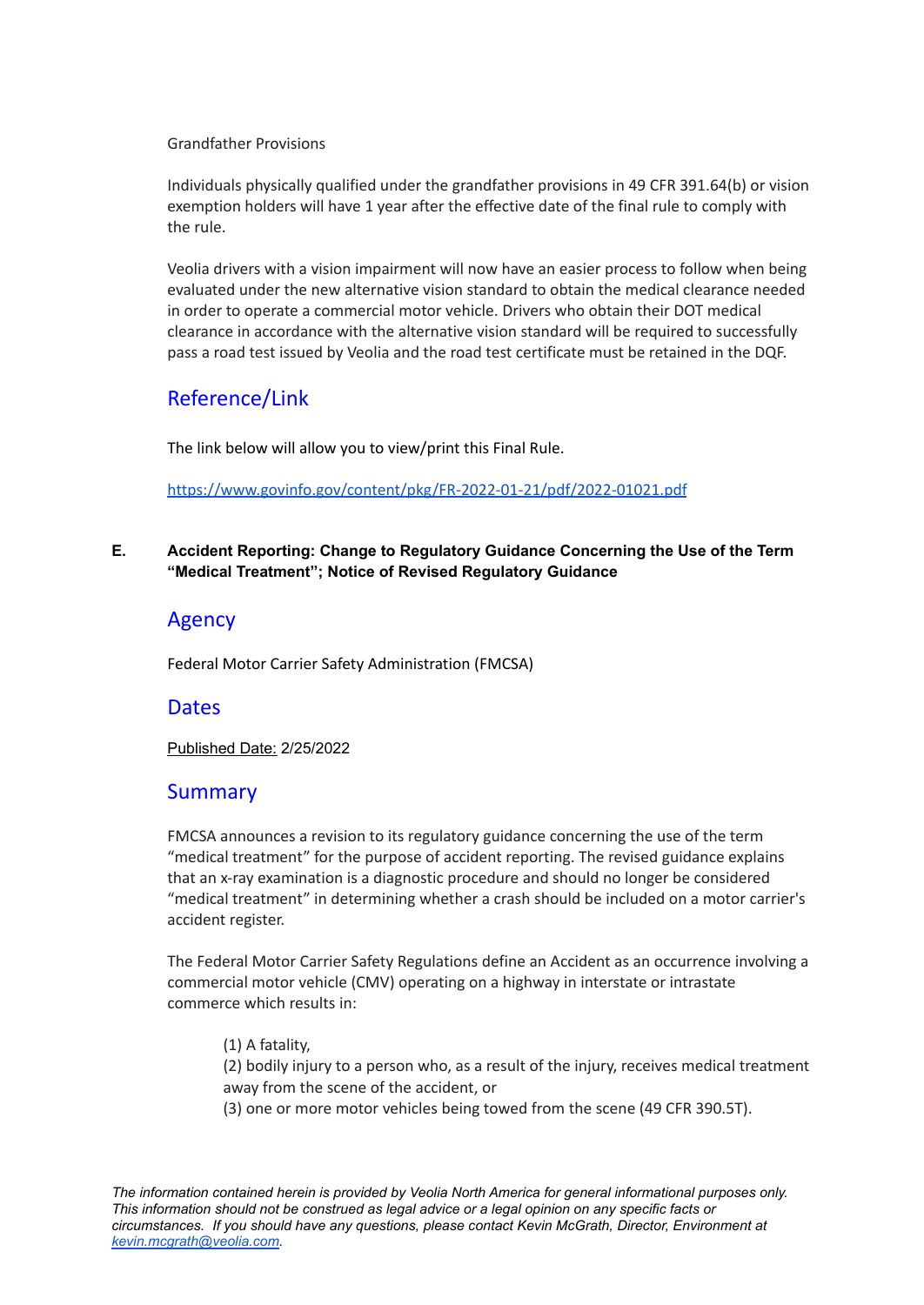Regulatory guidance in Question 27 for 49 CFR 390.5 and 390.5T currently considers an x-ray examination and other imaging, such as computed tomography, as medical treatment and reads as follows:

#### Question 27:

A person is transported to a hospital from the scene of a commercial motor vehicle traffic accident.

In one situation, the person undergoes observation or a "checkup.["] Is this considered "medical treatment," making the CMV occurrence an "accident" for purposes of the Federal Motor Carrier Safety Regulations?

In another situation, the person undergoes x-ray examination or is given a prescription, but is released from the facility without being admitted as an inpatient. Is the x-ray or prescription considered "medical treatment," making the CMV occurrence [an] "accident" for purposes of the Federal Motor Carrier Safety Regulations?

#### Guidance:

In the first situation, no. A person who does not receive treatment for diagnosed injuries or other medical intervention directly related to the accident, has not received "medical treatment" as that term is used in §390.5T.

In the second situation, yes. A person who undergoes x-ray examination (or other imaging, such as computed tomography or CT), or is given prescription medication (or the prescription itself), has received "medical treatment."

In accordance with 49 CFR 390.15(b), motor carriers are required to maintain an accident register for 3 years after the date of each "accident." A motor carrier's Crash Indicator Behavior Analysis and Safety Improvement Category (BASIC) score illustrate a historical pattern of crash involvement, including frequency and severity. The Crash Indicator BASIC score is based on information from state-reported crashes that meet reportable crash standards.

A petition was submitted to FMCSA requesting a revision to Question 27, stating that an x-ray is a diagnostic test that may find no injury and should not be considered a form of medical treatment. The petitioner suggested that the Agency mirror the Occupational Safety and Health Administration's definition of medical treatment that excludes diagnostic procedures, such as x-rays and blood tests. FMCSA agrees with the revision.

#### Revised Guidance

FMCSA clarifies when a person is considered to have received medical treatment after an accident.

#### Question 27:

A person is transported to a hospital from the scene of a commercial motor vehicle traffic accident.